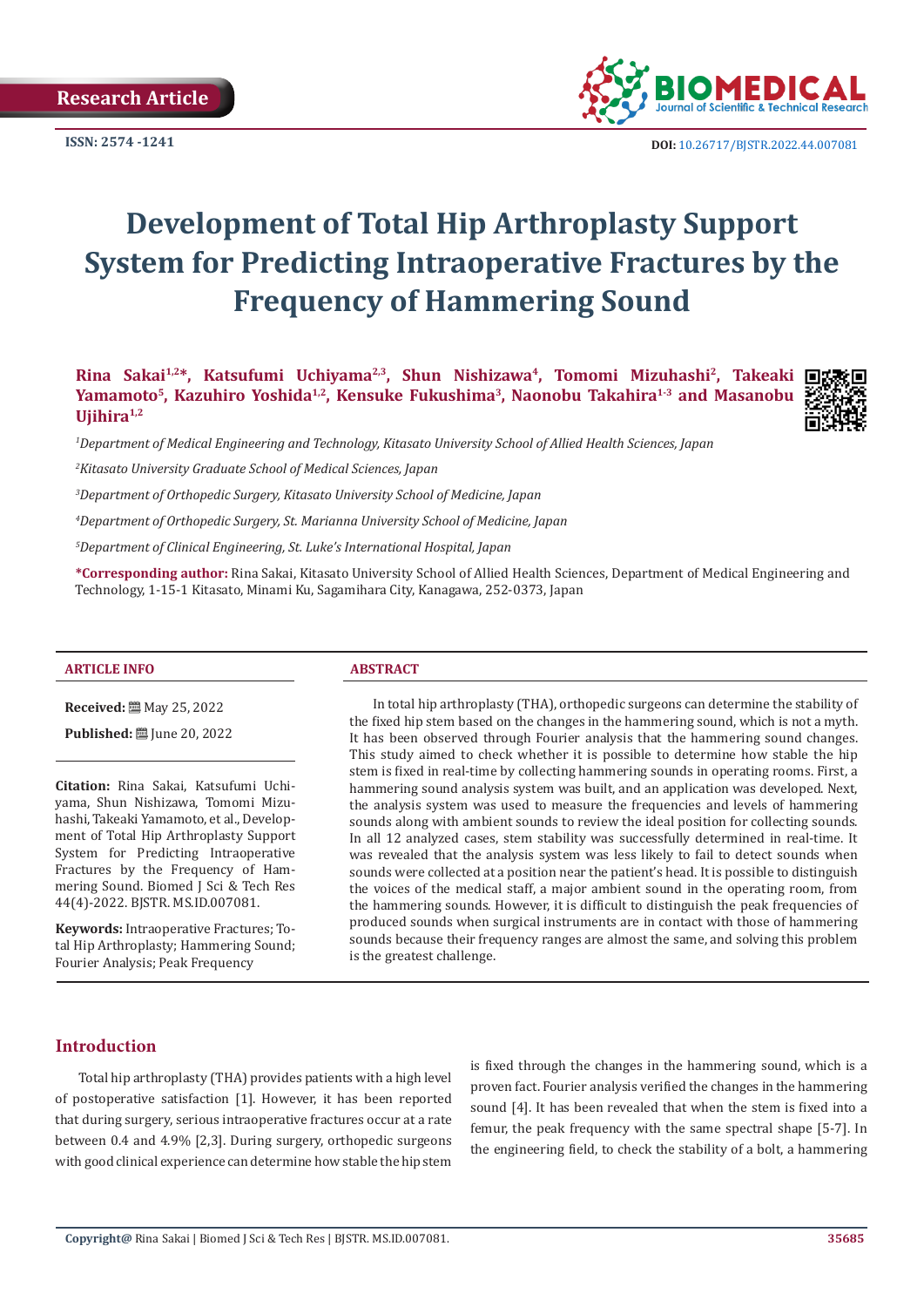test was conducted. A hammering test is a procedure for checking the contact of a structure with another. The surfaces of structures, such as bridge girders, piers, and tunnel linings, are hammered to identify their state based on the sound produced. Based on this idea, this theory can be applied to the medical field, focusing on hammering sounds in THA. We have indicated the possibility for surgeons to check how stable the stem is fixed to the femur and predict possible intraoperative fractures [6-8]. In this study, a hammering sound analysis system was built, and an application was developed to check whether it is possible to prevent intraoperative fractures and collect hammering sounds in operating rooms for real-time analysis. A miniaturized analysis system was used to measure the frequencies and of hammering sound levels along with ambient sounds to review the ideal position for collecting sounds.

# **Materials and Methods**

This study was approved by the ethics commission of the organization to which the author belongs (B16-239). The patients were had provided informed consent. Clinical trials were conducted on 12 patients of total hip replacement (eight women and for four men, with a mean age of 70.1 years), conducted at Kitasato University Hospital. The surgery was performed by an orthopedic surgeon specialized in the hip joint with more than 20 years of clinical experience. It was attended by three orthopedic surgeons

along with one scrub nurse and one anesthesiologist staying at all times on the foot and head sides of the patients, respectively. The hammering sound analysis system for the hip stem developed by the author et al. consists of a PC, sensor amplifier, and storage scope. The system had a drawback that uses many large instruments [5]. Improvements were made to the system to enable one tablet unit to cover all functions so that the system could be easily carried into the operating rooms. Table 1 lists the development platform for this application. The application was designed to capture hammering sounds produced when the stem is driven into the femur, detect the power spectrum through fast Fourier transformation, determine the maximum peak frequency (hereafter, the peak frequency), and continuously make assessments (see Figure 1). The system determines that the stem has been fixed and provides a warning that further hammering would cause a bone fracture, when the peak frequency stays within a range of ±0.05 kHz three times in a row [5].

**Table 1:** Application development environment.

| <b>Development Environment</b> | <b>Microsoft Visual Studio 2010</b>                |
|--------------------------------|----------------------------------------------------|
| Programming language           | Microsoft Visual Studio C# 2010                    |
| <b>Operating Environments</b>  | CPU: Intel Core i3(32-bit,64 bit)<br>OS: Window7.8 |



**Figure 1:** Graphical user interface of the developed system.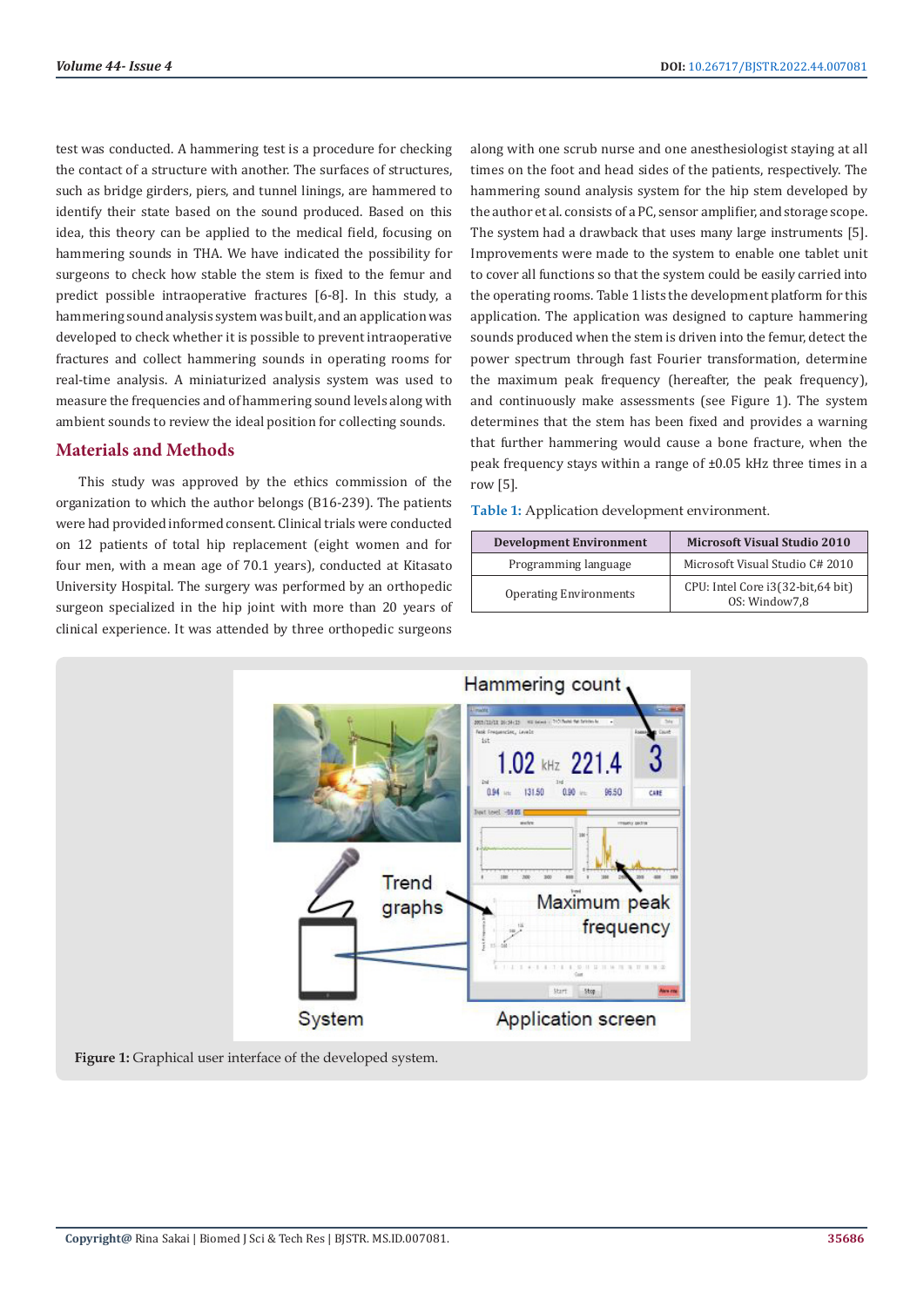The miniaturized hammering analysis system consisted of a Miix 2 8 (a tablet PC) and a directional microphone. This system was used to store the sound source and, at the same time, perform a series of actions-level assessments, frequency measurement, shorttime Fourier analysis, and draw maximum frequency trend graphsto analyze and monitor data in real-time. Sounds were collected with a sampling frequency of 44.1 kHz and aquantization bit rate of 16 bits. The sound collection and analysis started concurrently with the stem driving into the femur, and data were recorded until the operating surgeon finished the stem driving. A review was conducted on the ideal positions at which hammering sounds were

collected in the operating rooms. Microphones were placed at four locations: on the right and left sides of the upper- and lower-limbs of the patient (see Figure 2). Each microphone was placed 2 m away from the surgical field to check which location the microphone was less likely to incorrectly detect hammering sounds or to fail to detect any hammering sounds. A KZ-GM1351 digital noise level meter was used to identify the ambient sound in the operating room. At the same time, the analysis system was used to store the sources of ambient sounds, make level assessments, measure frequencies, conduct short-time Fourier analysis, and create a trend graph of maximum frequencies in real time.



# **Results**

In the 12 cases analyzed, no intraoperative fracture was predicted, and both the operator based on the sensory determination and analysis system made correct determinations about the stability of the stem. No problem was found immediately after the surgery, and the stability was good for five years in all cases. In all 12 cases, the miniaturized analysis system successfully evaluated stem stability. For the 12 joints, the frequency determined based on hammering sounds was 4.02 ± 2.33 kHz at the time when the stem stability had been obtained. The hammering sound levels for the 12 joints from the start and end of hammering were  $7.31 \pm 1.91$ 

dB. The relationships between the frequency distributions, levels of the hammering sounds, and ambient sounds during surgery of one of the 12 joints are shown (see Figure 3). The green round plots represent hammering sounds, and the frequency for this joint was 2.82 ± 0.62 kHz with a level of 8.81 ± 2.85 dB. Yellow circles represent the voices of the medical staff. The red triangle plots represent sounds that were not detected by the developed system, which were eight in number. The hammering sounds were detected using a digital noise-level meter. The five x-plots represent the voice of the medical staff that were mistakenly detected as hammering sounds.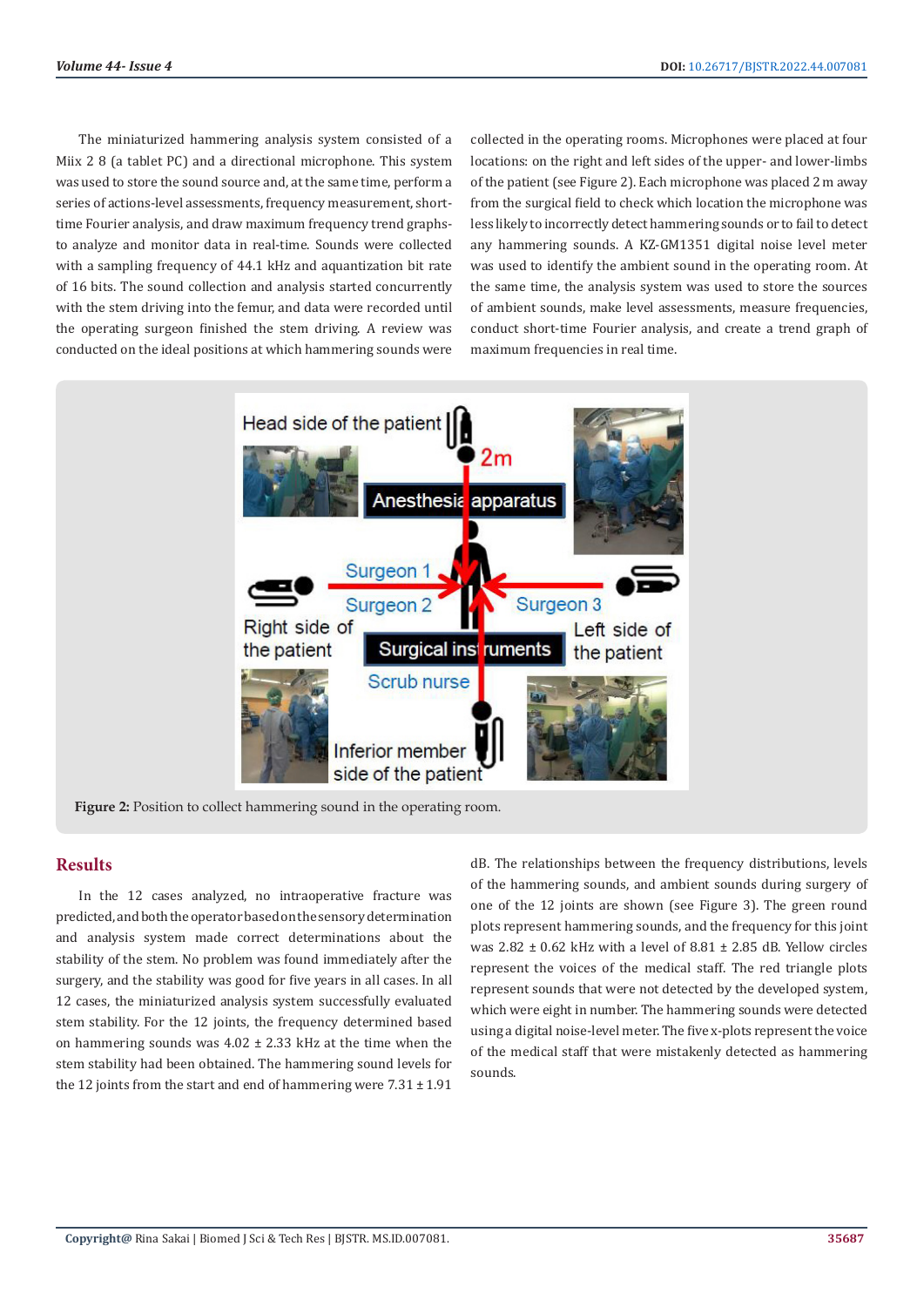

**Figure 3:** Level and the peak frequency of hammering sound, the voice of medical staff, and undetected hammering sound. Cross is false detection of the medical staff's voice as a hammering sound.

The microphone on the head side of the patient failed to detect only two sounds, which were the least likely to fail in detecting sounds (see Figure 4). The microphone on the lower limb side of the patient failed to detect nine sound-levels that were below 4 dB. Each microphone on the right and left sides of the patient failed to detect three sounds, the frequencies and levels of which were inconsistent with no particular tendency in the observed characteristics. The results of the measurement of ambient sound in the operating room indicated that the levels of the voices of the medical staff were 8.85 ± 4.70 dB with a frequency of 0.48±0.16 kHz. (Figure 5A) shows one of the 181 voice sounds of the medical staff, which revealed that its level was the highest among the ambient sounds. The sound of the second-highest level was that produced when a surgical instrument is contacted, the level of which was  $8.26 \pm 6.23$  dB with a frequency of 2.71 ± 0.52 kHz (see Figure 5B). The sound produced by surgical instruments had many peak frequencies, with a mean maximum frequency of  $3.26 \pm 0.99$  kHz and a sound level of  $2.024 \pm 0.95$  dB (see Figure 5C).



A) F-P5500. B) AT9913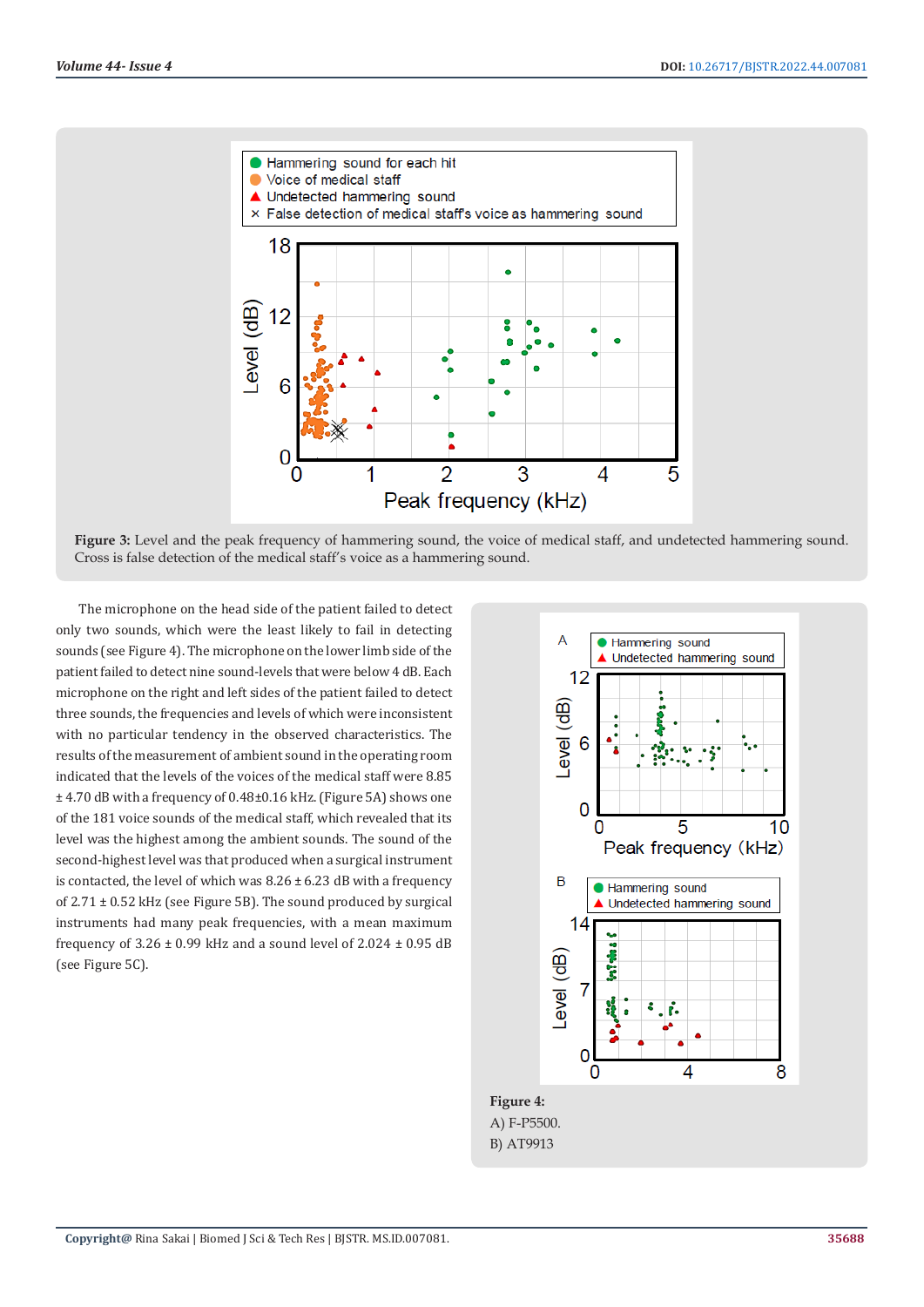

**Figure 5:** Environmental sounds in the operating room. A) Voices of surgeons and medical staff. B) Sound of surgical instruments hitting. C) Surgical suction noise.

**Discussion**

In the areas of orthopedic surgery and dentistry, it was reported more than two decades ago that it is possible to determine if an implant is insufficiently fixed through frequency analysis, thus preventing it from loosening [9,10]. However, for hammering and broaching in THA, stability is still determined based on experience and sense without being based on objective data [11]. Frequency analysis is advantageous because it is noninvasive and allows surgeons to make objective determinations [12]. Ooyama et al. used a digital video camera in THA to record the hammering sounds produced when the system was inserted, and after surgery, they conducted a frequency analysis on the recorded sounds. The analysis results indicated that for ten joints out of 22 joints, clusters of hammering sounds were observed that exhibited consistent frequencies three times in a row, and they reported that it is useful to use frequencies as a determination indicator for analyzing the stability of cementless stems [13]. As our analysis results showed [14], it has been reported that the peak frequency when stability was obtained is approximately 3 kHz. This frequency depends not on the stem type but on the impactor's material [15]. It has been reported that the peak frequency is 8.5 kHz for metal impactors and 4.5 kHz for resin impactors; we used a resin impactor that exhibited a similar frequency [16]. Hammering sound qualities depend not only on the sounds produced when the hammer is in contact with the impactor but also on the ambient medium and environment. Hammering sounds were collected in a quiet environment without any noise being completely eliminated.

While the voices of medical staff exhibit a round waveform, such as a sinusoidal waveform, hammering sounds exhibit a sharp signal waveform with a sawtooth wave, meaning that it is possible to distinguish voices, which are noise, from hammering sounds by differentiating their waveforms [6]. Undetected hammering sounds included those that were not detected because their levels were low, which probably required microphones to be selected again. The microphone placed on the upper limb could collect sound without any obstacle because it was directed toward the sound source from the upper part of the sterilization sheet. The surgeons and scrub nurse attended to the microphones placed at the other three locations. The sterilization sheet placed behind the microphone on the head side may have acted as a dish antenna to effectively collect sound waves. We surmised that surgical instruments around the lower limbs produced enough noise in the lower limb side, which was in contact with one another when they were used. It is difficult to distinguish the peak frequencies of sounds produced when surgical instruments are in contact with those of hammering sounds, because their frequency ranges are almost the same. One possible solution is to incorporate an active noise-canceling capability into this application. If this solution does not allow for distinction, the basis of the measurement principle must be significantly changed from the fast Fourier transform to, for example, acoustic emission.

# **Conclusion**

In all cases analyzed; the analysis system successfully determined stem stability in real-time. The analysis system was less likely to fail to detect sounds when the microphone was placed on the head of the patient and directed toward the surgical field. It is possible to distinguish the voices of the medical staff, a major ambient sound in the operating room, from the hammering sounds. However, it is difficult to distinguish the peak frequencies of sounds produced when surgical instruments are in contact with those of hammering sounds because their frequency ranges are almost the same, and solving this problem is the greatest challenge.